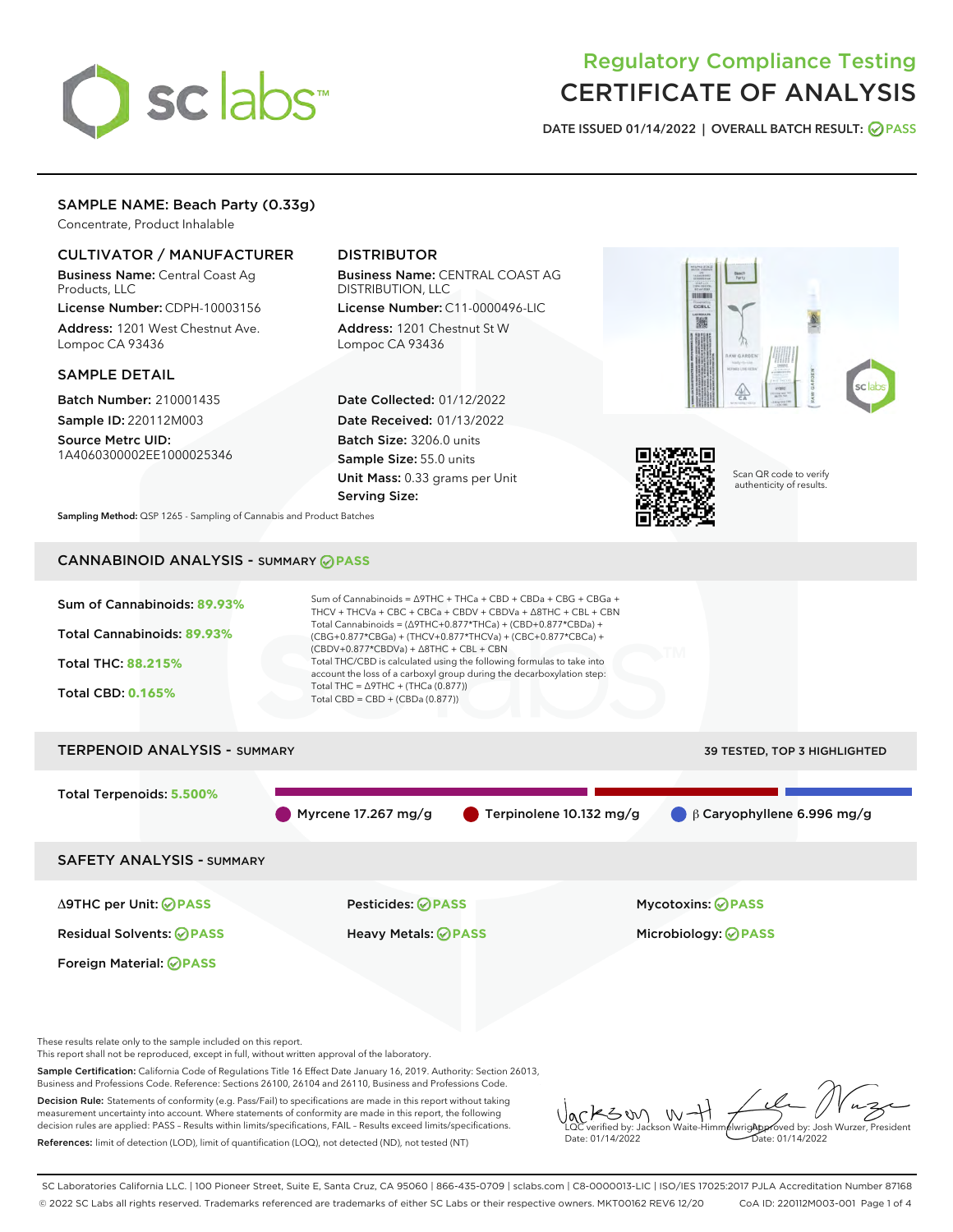



Г

BEACH PARTY (0.33G) | DATE ISSUED 01/14/2022 | OVERALL BATCH RESULT: 2 PASS

## CANNABINOID TEST RESULTS - 01/13/2022 2 PASS

Tested by high-performance liquid chromatography with diode-array detection (HPLC-DAD). **Method:** QSP 1157 - Analysis of Cannabinoids by HPLC-DAD

#### TOTAL CANNABINOIDS: **89.93%**

Total Cannabinoids (Total THC) + (Total CBD) + (Total CBG) + (Total THCV) + (Total CBC) + (Total CBDV) + ∆8THC + CBL + CBN

TOTAL THC: **88.215%** Total THC (∆9THC+0.877\*THCa)

TOTAL CBD: **0.165%**

Total CBD (CBD+0.877\*CBDa)

TOTAL CBG: 0.764% Total CBG (CBG+0.877\*CBGa)

TOTAL THCV: 0.46% Total THCV (THCV+0.877\*THCVa)

TOTAL CBC: ND Total CBC (CBC+0.877\*CBCa)

TOTAL CBDV: ND Total CBDV (CBDV+0.877\*CBDVa)

| <b>COMPOUND</b>            | LOD/LOQ<br>(mg/g) | <b>MEASUREMENT</b><br><b>UNCERTAINTY</b><br>(mg/g) | <b>RESULT</b><br>(mg/g) | <b>RESULT</b><br>(%) |
|----------------------------|-------------------|----------------------------------------------------|-------------------------|----------------------|
| <b>A9THC</b>               | 0.06 / 0.26       | ±30.346                                            | 882.15                  | 88.215               |
| <b>CBG</b>                 | 0.06/0.19         | ±0.301                                             | 7.64                    | 0.764                |
| <b>THCV</b>                | 0.1 / 0.2         | ±0.23                                              | 4.6                     | 0.46                 |
| <b>CBN</b>                 | 0.1 / 0.3         | ±0.14                                              | 2.2                     | 0.22                 |
| <b>CBD</b>                 | 0.07/0.29         | ±0.076                                             | 1.65                    | 0.165                |
| $\triangle$ 8THC           | 0.1 / 0.4         | ±0.09                                              | 1.1                     | 0.11                 |
| <b>THCa</b>                | 0.05/0.14         | N/A                                                | <b>ND</b>               | <b>ND</b>            |
| <b>THCVa</b>               | 0.07/0.20         | N/A                                                | <b>ND</b>               | <b>ND</b>            |
| <b>CBDa</b>                | 0.02/0.19         | N/A                                                | <b>ND</b>               | <b>ND</b>            |
| <b>CBDV</b>                | 0.04/0.15         | N/A                                                | <b>ND</b>               | <b>ND</b>            |
| <b>CBDVa</b>               | 0.03/0.53         | N/A                                                | <b>ND</b>               | <b>ND</b>            |
| <b>CBGa</b>                | 0.1/0.2           | N/A                                                | <b>ND</b>               | <b>ND</b>            |
| <b>CBL</b>                 | 0.06 / 0.24       | N/A                                                | <b>ND</b>               | <b>ND</b>            |
| <b>CBC</b>                 | 0.2 / 0.5         | N/A                                                | <b>ND</b>               | <b>ND</b>            |
| <b>CBCa</b>                | 0.07 / 0.28       | N/A                                                | <b>ND</b>               | <b>ND</b>            |
| <b>SUM OF CANNABINOIDS</b> |                   |                                                    | 899.3 mg/g              | 89.93%               |

#### **UNIT MASS: 0.33 grams per Unit**

| ∆9THC per Unit                         | 1100 per-package limit | 291.11 mg/unit | <b>PASS</b> |
|----------------------------------------|------------------------|----------------|-------------|
| <b>Total THC per Unit</b>              |                        | 291.11 mg/unit |             |
| <b>CBD per Unit</b>                    |                        | $0.54$ mg/unit |             |
| <b>Total CBD per Unit</b>              |                        | $0.54$ mg/unit |             |
| <b>Sum of Cannabinoids</b><br>per Unit |                        | 296.8 mg/unit  |             |
| <b>Total Cannabinoids</b><br>per Unit  |                        | 296.8 mg/unit  |             |

Terpene analysis utilizing gas chromatography-flame ionization detection (GC-FID). **Method:** QSP 1192 - Analysis of Terpenoids by GC-FID

| <b>COMPOUND</b>         | LOD/LOQ<br>(mg/g) | <b>MEASUREMENT</b><br><b>UNCERTAINTY</b><br>(mg/g) | <b>RESULT</b><br>(mg/g)                         | <b>RESULT</b><br>(%) |
|-------------------------|-------------------|----------------------------------------------------|-------------------------------------------------|----------------------|
| <b>Myrcene</b>          | 0.008 / 0.025     | ±0.2227                                            | 17.267                                          | 1.7267               |
| Terpinolene             | 0.008 / 0.026     | ±0.2077                                            | 10.132                                          | 1.0132               |
| $\beta$ Caryophyllene   | 0.004 / 0.012     | ±0.2491                                            | 6.996                                           | 0.6996               |
| Limonene                | 0.005 / 0.016     | ±0.0748                                            | 5.228                                           | 0.5228               |
| Ocimene                 | 0.011/0.038       | ±0.1302                                            | 4.057                                           | 0.4057               |
| $\beta$ Pinene          | 0.004 / 0.014     | ±0.0201                                            | 1.749                                           | 0.1749               |
| $\alpha$ Humulene       | 0.009/0.029       | ±0.0560                                            | 1.746                                           | 0.1746               |
| $\alpha$ Pinene         | 0.005 / 0.017     | ±0.0137                                            | 1.590                                           | 0.1590               |
| Linalool                | 0.009 / 0.032     | ±0.0489                                            | 1.287                                           | 0.1287               |
| trans-ß-Farnesene       | 0.008 / 0.025     | ±0.0257                                            | 0.724                                           | 0.0724               |
| Terpineol               | 0.016 / 0.055     | ±0.0405                                            | 0.660                                           | 0.0660               |
| Fenchol                 | 0.010 / 0.034     | ±0.0201                                            | 0.519                                           | 0.0519               |
| Guaiol                  | 0.009 / 0.030     | ±0.0207                                            | 0.438                                           | 0.0438               |
| $\alpha$ Terpinene      | 0.005 / 0.017     | ±0.0051                                            | 0.343                                           | 0.0343               |
| $\alpha$ Phellandrene   | 0.006 / 0.020     | ±0.0044                                            | 0.320                                           | 0.0320               |
| $\gamma$ Terpinene      | 0.006 / 0.018     | ±0.0054                                            | 0.312                                           | 0.0312               |
| 3 Carene                | 0.005 / 0.018     | ±0.0042                                            | 0.296                                           | 0.0296               |
| Valencene               | 0.009 / 0.030     | ±0.0171                                            | 0.248                                           | 0.0248               |
| Nerolidol               | 0.009 / 0.028     | ±0.0149                                            | 0.237                                           | 0.0237               |
| <b>Borneol</b>          | 0.005 / 0.016     | ±0.0067                                            | 0.159                                           | 0.0159               |
| Camphene                | 0.005 / 0.015     | ±0.0014                                            | 0.123                                           | 0.0123               |
| Fenchone                | 0.009 / 0.028     | ±0.0029                                            | 0.100                                           | 0.0100               |
| $\alpha$ Bisabolol      | 0.008 / 0.026     | ±0.0051                                            | 0.095                                           | 0.0095               |
| Eucalyptol              | 0.006 / 0.018     | ±0.0023                                            | 0.092                                           | 0.0092               |
| Caryophyllene<br>Oxide  | 0.010 / 0.033     | ±0.0036                                            | 0.078                                           | 0.0078               |
| $\alpha$ Cedrene        | 0.005 / 0.016     | ±0.0022                                            | 0.075                                           | 0.0075               |
| p-Cymene                | 0.005 / 0.016     | ±0.0016                                            | 0.059                                           | 0.0059               |
| Sabinene                | 0.004 / 0.014     | ±0.0005                                            | 0.040                                           | 0.0040               |
| Citronellol             | 0.003 / 0.010     | ±0.0015                                            | 0.030                                           | 0.0030               |
| Sabinene Hydrate        | 0.006 / 0.022     | N/A                                                | <loq< th=""><th><loq< th=""></loq<></th></loq<> | <loq< th=""></loq<>  |
| Nerol                   | 0.003 / 0.011     | N/A                                                | <loq< th=""><th><loq< th=""></loq<></th></loq<> | <loq< th=""></loq<>  |
| Geraniol                | 0.002 / 0.007     | N/A                                                | <loq< th=""><th><loq< th=""></loq<></th></loq<> | <loq< th=""></loq<>  |
| (-)-Isopulegol          | 0.005 / 0.016     | N/A                                                | <b>ND</b>                                       | ND                   |
| Camphor                 | 0.006 / 0.019     | N/A                                                | <b>ND</b>                                       | <b>ND</b>            |
| Isoborneol              | 0.004 / 0.012     | N/A                                                | ND                                              | ND                   |
| Menthol                 | 0.008 / 0.025     | N/A                                                | ND                                              | ND                   |
| R-(+)-Pulegone          | 0.003 / 0.011     | N/A                                                | <b>ND</b>                                       | ND                   |
| <b>Geranyl Acetate</b>  | 0.004 / 0.014     | N/A                                                | ND                                              | ND                   |
| Cedrol                  | 0.008 / 0.027     | N/A                                                | <b>ND</b>                                       | <b>ND</b>            |
| <b>TOTAL TERPENOIDS</b> |                   |                                                    | 55.000 mg/g                                     | 5.500%               |

SC Laboratories California LLC. | 100 Pioneer Street, Suite E, Santa Cruz, CA 95060 | 866-435-0709 | sclabs.com | C8-0000013-LIC | ISO/IES 17025:2017 PJLA Accreditation Number 87168 © 2022 SC Labs all rights reserved. Trademarks referenced are trademarks of either SC Labs or their respective owners. MKT00162 REV6 12/20 CoA ID: 220112M003-001 Page 2 of 4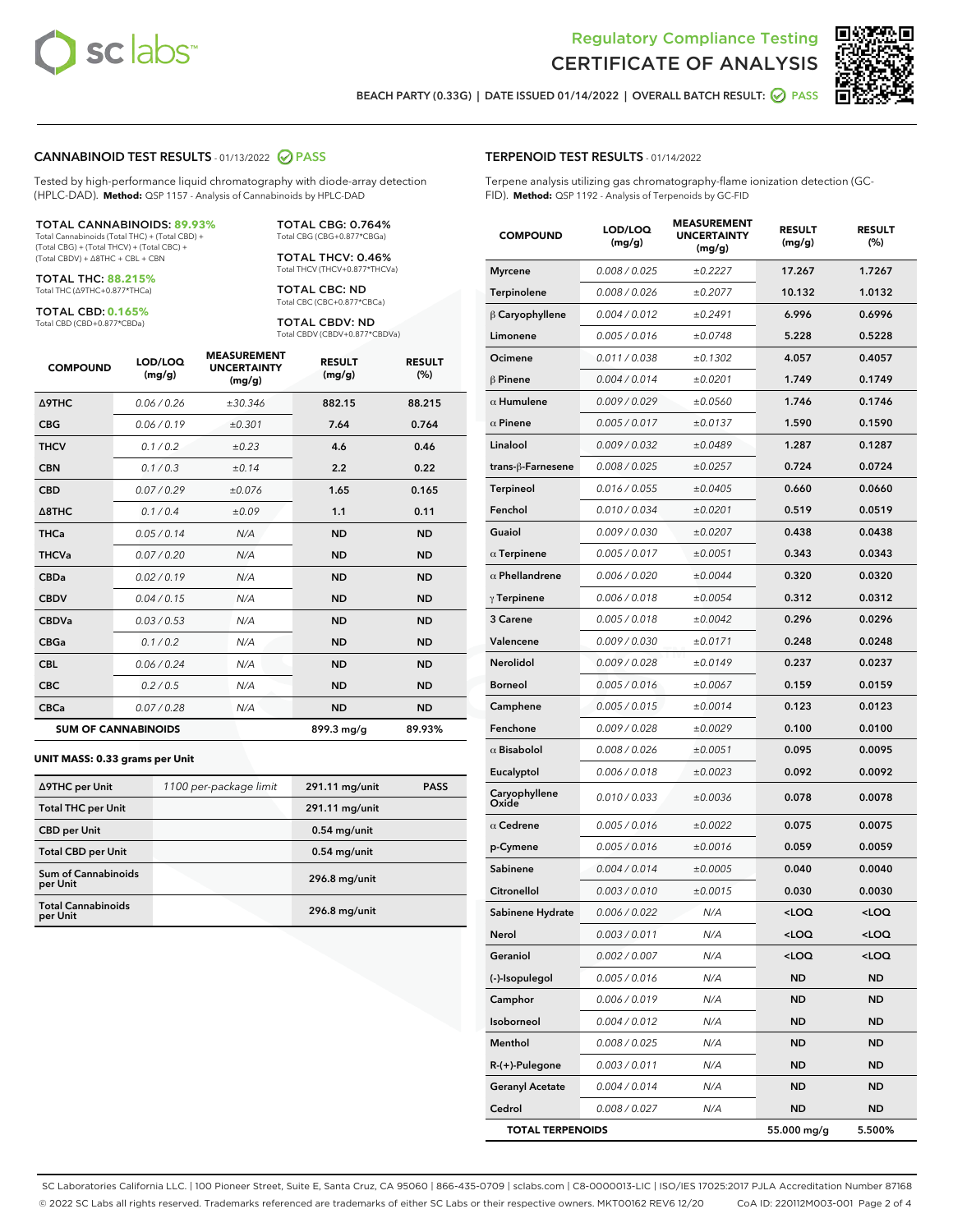



BEACH PARTY (0.33G) | DATE ISSUED 01/14/2022 | OVERALL BATCH RESULT: 2 PASS

# CATEGORY 1 PESTICIDE TEST RESULTS - 01/14/2022 2 PASS

Pesticide and plant growth regulator analysis utilizing high-performance liquid chromatography-mass spectrometry (HPLC-MS) or gas chromatography-mass spectrometry (GC-MS). \*GC-MS utilized where indicated. **Method:** QSP 1212 - Analysis of Pesticides and Mycotoxins by LC-MS or QSP 1213 - Analysis of Pesticides by GC-MS

| <b>COMPOUND</b>             | LOD/LOQ<br>$(\mu g/g)$ | <b>ACTION</b><br><b>LIMIT</b><br>$(\mu g/g)$ | <b>MEASUREMENT</b><br><b>UNCERTAINTY</b><br>$(\mu g/g)$ | <b>RESULT</b><br>$(\mu g/g)$ | <b>RESULT</b> |
|-----------------------------|------------------------|----------------------------------------------|---------------------------------------------------------|------------------------------|---------------|
| Aldicarb                    | 0.03 / 0.08            | $\ge$ LOD                                    | N/A                                                     | <b>ND</b>                    | <b>PASS</b>   |
| Carbofuran                  | 0.02 / 0.05            | $\ge$ LOD                                    | N/A                                                     | <b>ND</b>                    | <b>PASS</b>   |
| Chlordane*                  | 0.03 / 0.08            | $\ge$ LOD                                    | N/A                                                     | <b>ND</b>                    | <b>PASS</b>   |
| Chlorfenapyr*               | 0.03/0.10              | $\ge$ LOD                                    | N/A                                                     | <b>ND</b>                    | <b>PASS</b>   |
| Chlorpyrifos                | 0.02 / 0.06            | $\ge$ LOD                                    | N/A                                                     | <b>ND</b>                    | <b>PASS</b>   |
| Coumaphos                   | 0.02 / 0.07            | $\ge$ LOD                                    | N/A                                                     | <b>ND</b>                    | <b>PASS</b>   |
| Daminozide                  | 0.02 / 0.07            | $\ge$ LOD                                    | N/A                                                     | <b>ND</b>                    | <b>PASS</b>   |
| <b>DDVP</b><br>(Dichlorvos) | 0.03/0.09              | $\ge$ LOD                                    | N/A                                                     | <b>ND</b>                    | <b>PASS</b>   |
| Dimethoate                  | 0.03 / 0.08            | $>$ LOD                                      | N/A                                                     | <b>ND</b>                    | <b>PASS</b>   |
| Ethoprop(hos)               | 0.03/0.10              | $\ge$ LOD                                    | N/A                                                     | <b>ND</b>                    | <b>PASS</b>   |
| Etofenprox                  | 0.02/0.06              | $>$ LOD                                      | N/A                                                     | <b>ND</b>                    | <b>PASS</b>   |
| Fenoxycarb                  | 0.03 / 0.08            | $\geq$ LOD                                   | N/A                                                     | <b>ND</b>                    | <b>PASS</b>   |
| Fipronil                    | 0.03 / 0.08            | $>$ LOD                                      | N/A                                                     | <b>ND</b>                    | <b>PASS</b>   |
| Imazalil                    | 0.02 / 0.06            | $\ge$ LOD                                    | N/A                                                     | <b>ND</b>                    | <b>PASS</b>   |
| <b>Methiocarb</b>           | 0.02 / 0.07            | $\ge$ LOD                                    | N/A                                                     | <b>ND</b>                    | <b>PASS</b>   |
| Methyl<br>parathion         | 0.03/0.10              | $\ge$ LOD                                    | N/A                                                     | <b>ND</b>                    | <b>PASS</b>   |
| <b>Mevinphos</b>            | 0.03/0.09              | $\ge$ LOD                                    | N/A                                                     | <b>ND</b>                    | <b>PASS</b>   |
| Paclobutrazol               | 0.02 / 0.05            | $\ge$ LOD                                    | N/A                                                     | <b>ND</b>                    | <b>PASS</b>   |
| Propoxur                    | 0.03/0.09              | $\ge$ LOD                                    | N/A                                                     | <b>ND</b>                    | <b>PASS</b>   |
| Spiroxamine                 | 0.03 / 0.08            | $\ge$ LOD                                    | N/A                                                     | <b>ND</b>                    | <b>PASS</b>   |
| <b>Thiacloprid</b>          | 0.03/0.10              | $\ge$ LOD                                    | N/A                                                     | <b>ND</b>                    | <b>PASS</b>   |

#### CATEGORY 2 PESTICIDE TEST RESULTS - 01/14/2022 2 PASS

| <b>COMPOUND</b>          | LOD/LOQ<br>$(\mu g/g)$ | <b>ACTION</b><br><b>LIMIT</b><br>$(\mu g/g)$ | <b>MEASUREMENT</b><br><b>UNCERTAINTY</b><br>$(\mu g/g)$ | <b>RESULT</b><br>$(\mu g/g)$ | <b>RESULT</b> |
|--------------------------|------------------------|----------------------------------------------|---------------------------------------------------------|------------------------------|---------------|
| Abamectin                | 0.03/0.10              | 0.1                                          | N/A                                                     | <b>ND</b>                    | <b>PASS</b>   |
| Acephate                 | 0.02/0.07              | 0.1                                          | N/A                                                     | <b>ND</b>                    | <b>PASS</b>   |
| Acequinocyl              | 0.02/0.07              | 0.1                                          | N/A                                                     | <b>ND</b>                    | <b>PASS</b>   |
| Acetamiprid              | 0.02/0.05              | 0.1                                          | N/A                                                     | <b>ND</b>                    | <b>PASS</b>   |
| Azoxystrobin             | 0.02/0.07              | 0.1                                          | N/A                                                     | <b>ND</b>                    | <b>PASS</b>   |
| <b>Bifenazate</b>        | 0.01/0.04              | 0.1                                          | N/A                                                     | <b>ND</b>                    | <b>PASS</b>   |
| <b>Bifenthrin</b>        | 0.02 / 0.05            | 3                                            | N/A                                                     | <b>ND</b>                    | <b>PASS</b>   |
| <b>Boscalid</b>          | 0.03/0.09              | 0.1                                          | N/A                                                     | <b>ND</b>                    | <b>PASS</b>   |
| Captan                   | 0.19/0.57              | 0.7                                          | N/A                                                     | <b>ND</b>                    | <b>PASS</b>   |
| Carbaryl                 | 0.02/0.06              | 0.5                                          | N/A                                                     | <b>ND</b>                    | <b>PASS</b>   |
| Chlorantranilip-<br>role | 0.04/0.12              | 10                                           | N/A                                                     | <b>ND</b>                    | <b>PASS</b>   |
| Clofentezine             | 0.03/0.09              | 0.1                                          | N/A                                                     | <b>ND</b>                    | <b>PASS</b>   |

| <b>COMPOUND</b>               | LOD/LOQ<br>(µg/g) | <b>ACTION</b><br><b>LIMIT</b><br>(µg/g) | <b>MEASUREMENT</b><br><b>UNCERTAINTY</b><br>$(\mu g/g)$ | <b>RESULT</b><br>(µg/g) | <b>RESULT</b> |
|-------------------------------|-------------------|-----------------------------------------|---------------------------------------------------------|-------------------------|---------------|
| Cyfluthrin                    | 0.12 / 0.38       | $\overline{c}$                          | N/A                                                     | <b>ND</b>               | <b>PASS</b>   |
| Cypermethrin                  | 0.11 / 0.32       | 1                                       | N/A                                                     | <b>ND</b>               | <b>PASS</b>   |
| <b>Diazinon</b>               | 0.02 / 0.05       | 0.1                                     | N/A                                                     | <b>ND</b>               | <b>PASS</b>   |
| Dimethomorph                  | 0.03 / 0.09       | $\overline{2}$                          | N/A                                                     | <b>ND</b>               | <b>PASS</b>   |
| Etoxazole                     | 0.02 / 0.06       | 0.1                                     | N/A                                                     | <b>ND</b>               | <b>PASS</b>   |
| Fenhexamid                    | 0.03 / 0.09       | 0.1                                     | N/A                                                     | <b>ND</b>               | <b>PASS</b>   |
| Fenpyroximate                 | 0.02 / 0.06       | 0.1                                     | N/A                                                     | <b>ND</b>               | <b>PASS</b>   |
| Flonicamid                    | 0.03 / 0.10       | 0.1                                     | N/A                                                     | <b>ND</b>               | <b>PASS</b>   |
| Fludioxonil                   | 0.03 / 0.10       | 0.1                                     | N/A                                                     | <b>ND</b>               | <b>PASS</b>   |
| Hexythiazox                   | 0.02 / 0.07       | 0.1                                     | N/A                                                     | <b>ND</b>               | <b>PASS</b>   |
| Imidacloprid                  | 0.04 / 0.11       | 5                                       | N/A                                                     | <b>ND</b>               | <b>PASS</b>   |
| Kresoxim-methyl               | 0.02 / 0.07       | 0.1                                     | N/A                                                     | <b>ND</b>               | <b>PASS</b>   |
| <b>Malathion</b>              | 0.03 / 0.09       | 0.5                                     | N/A                                                     | <b>ND</b>               | <b>PASS</b>   |
| Metalaxyl                     | 0.02 / 0.07       | $\overline{2}$                          | N/A                                                     | <b>ND</b>               | <b>PASS</b>   |
| Methomyl                      | 0.03 / 0.10       | 1                                       | N/A                                                     | <b>ND</b>               | <b>PASS</b>   |
| Myclobutanil                  | 0.03 / 0.09       | 0.1                                     | N/A                                                     | <b>ND</b>               | <b>PASS</b>   |
| Naled                         | 0.02 / 0.07       | 0.1                                     | N/A                                                     | <b>ND</b>               | <b>PASS</b>   |
| Oxamyl                        | 0.04 / 0.11       | 0.5                                     | N/A                                                     | <b>ND</b>               | <b>PASS</b>   |
| Pentachloronitro-<br>benzene* | 0.03 / 0.09       | 0.1                                     | N/A                                                     | <b>ND</b>               | <b>PASS</b>   |
| Permethrin                    | 0.04 / 0.12       | 0.5                                     | N/A                                                     | <b>ND</b>               | <b>PASS</b>   |
| Phosmet                       | 0.03 / 0.10       | 0.1                                     | N/A                                                     | <b>ND</b>               | <b>PASS</b>   |
| Piperonylbu-<br>toxide        | 0.02 / 0.07       | 3                                       | N/A                                                     | <b>ND</b>               | <b>PASS</b>   |
| Prallethrin                   | 0.03 / 0.08       | 0.1                                     | N/A                                                     | <b>ND</b>               | <b>PASS</b>   |
| Propiconazole                 | 0.02 / 0.07       | 0.1                                     | N/A                                                     | <b>ND</b>               | <b>PASS</b>   |
| Pyrethrins                    | 0.04 / 0.12       | 0.5                                     | N/A                                                     | <b>ND</b>               | <b>PASS</b>   |
| Pyridaben                     | 0.02 / 0.07       | 0.1                                     | N/A                                                     | <b>ND</b>               | <b>PASS</b>   |
| Spinetoram                    | 0.02 / 0.07       | 0.1                                     | N/A                                                     | <b>ND</b>               | <b>PASS</b>   |
| Spinosad                      | 0.02 / 0.07       | 0.1                                     | N/A                                                     | <b>ND</b>               | <b>PASS</b>   |
| Spiromesifen                  | 0.02 / 0.05       | 0.1                                     | N/A                                                     | <b>ND</b>               | <b>PASS</b>   |
| Spirotetramat                 | 0.02 / 0.06       | 0.1                                     | N/A                                                     | <b>ND</b>               | <b>PASS</b>   |
| Tebuconazole                  | 0.02 / 0.07       | 0.1                                     | N/A                                                     | ND                      | <b>PASS</b>   |
| Thiamethoxam                  | 0.03 / 0.10       | 5                                       | N/A                                                     | <b>ND</b>               | <b>PASS</b>   |
| Trifloxystrobin               | 0.03 / 0.08       | 0.1                                     | N/A                                                     | <b>ND</b>               | <b>PASS</b>   |

SC Laboratories California LLC. | 100 Pioneer Street, Suite E, Santa Cruz, CA 95060 | 866-435-0709 | sclabs.com | C8-0000013-LIC | ISO/IES 17025:2017 PJLA Accreditation Number 87168 © 2022 SC Labs all rights reserved. Trademarks referenced are trademarks of either SC Labs or their respective owners. MKT00162 REV6 12/20 CoA ID: 220112M003-001 Page 3 of 4